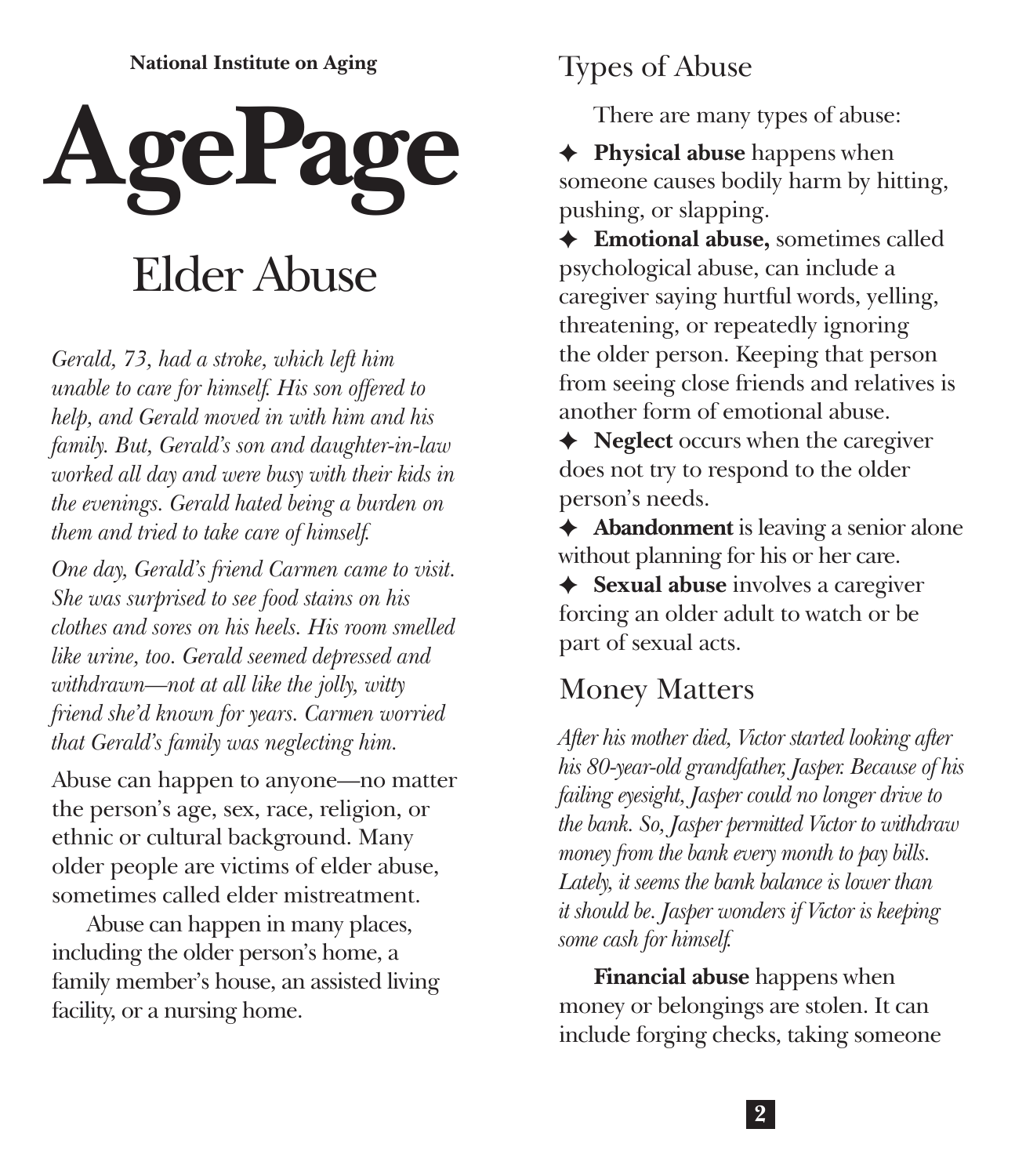else's retirement and Social Security benefits, or using another person's credit cards and bank accounts. It also includes changing names on a will, bank account, life insurance policy, or title to a house without permission from the older person. Financial abuse is becoming a widespread and hard-to-detect issue. Even someone you've never met can steal your financial information using the telephone or email. Be careful about sharing any financial information over the phone or online you don't know who will use it.

**Healthcare fraud** can be committed by doctors, hospital staff, and other healthcare workers. It includes overcharging, billing twice for the same service, falsifying Medicaid or Medicare claims, or charging for care that wasn't provided. Older adults and caregivers should keep an eye out for this type of fraud.

# Who Is Being Abused?

Most victims of abuse are women, but some are men. Likely targets are older people who have no family or friends nearby and people with disabilities, [memory problems](https://www.nia.nih.gov/alzheimers/publication/understanding-memory-loss/introduction), or dementia.

Abuse can happen to any older person, but often affects those who depend on others for help with activities of everyday life—including bathing, dressing, and [taking medicine](https://www.nia.nih.gov/health/publication/safe-use-medicines/introduction). People who are frail may appear to be easy victims.

## What Are Signs of Abuse?

You may see signs of abuse or neglect when you visit an older person at home or in an eldercare facility. You may notice the person:

- Has trouble [sleeping](https://www.nia.nih.gov/health/publication/good-nights-sleep)
- Seems [depressed](http://nihseniorhealth.gov/depression/aboutdepression/01.html) or confused
- Loses weight for no reason

■ Displays signs of trauma, like rocking back and forth

- Acts agitated or violent
- Becomes withdrawn

Stops taking part in activities he or [she enjoys](https://www.nia.nih.gov/health/publication/participating-activities-you-enjoy)

■ Has unexplained bruises, burns, or scars

■ Looks messy, with unwashed hair or dirty clothes

■ Develops bed sores or other preventable conditions

If you see signs of abuse, try talking with the older person to find out what's going on. For instance, the abuse may be from another resident and not from someone who works at the nursing home or assisted living facility. Most importantly, get help.

## Who Can Help?

Elder abuse will not stop on its own. Someone else needs to step in and help. Many older people are too ashamed to report mistreatment. Or, they're afraid if they make a report it will get back to the abuser and make the situation worse.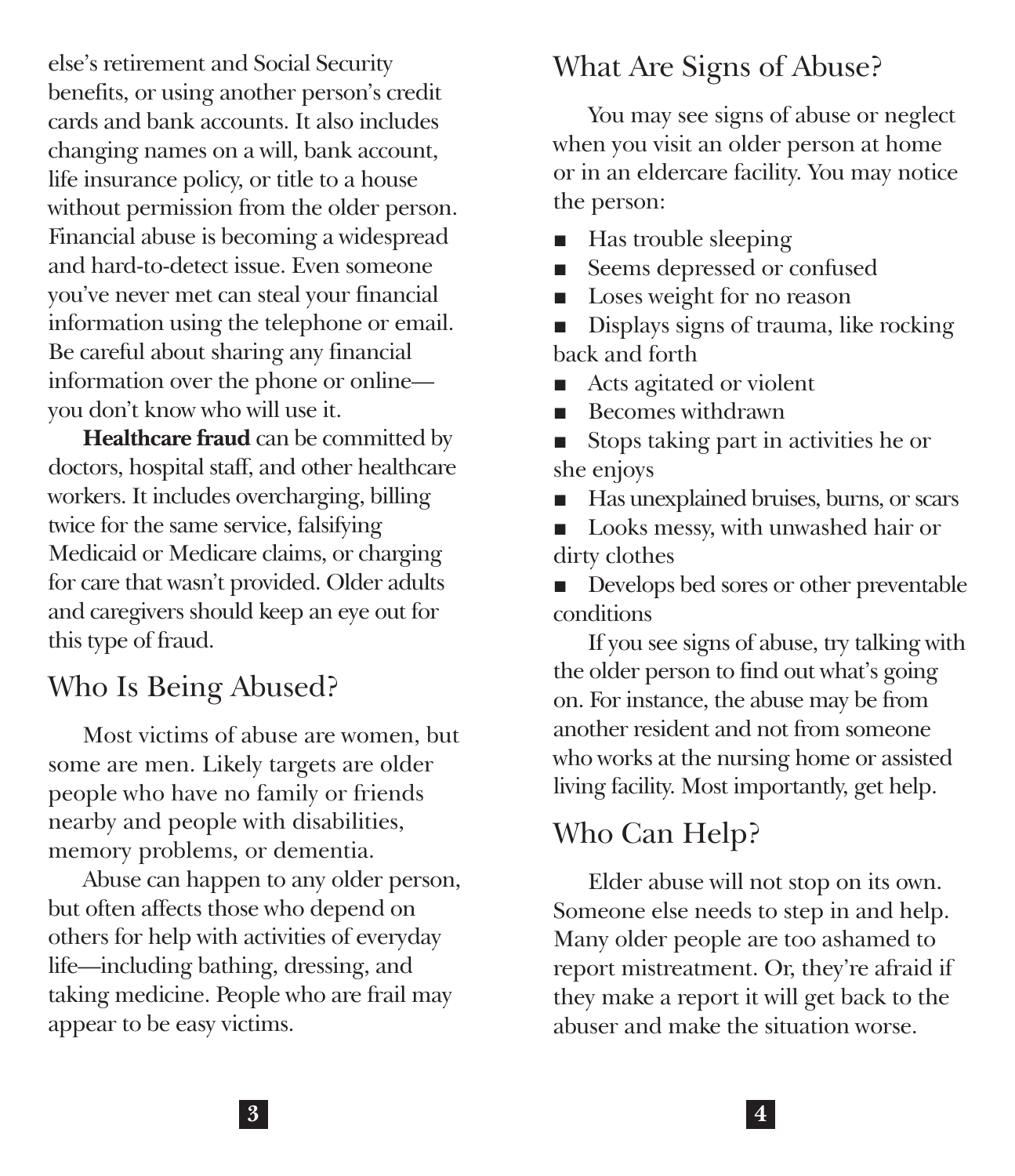If you think someone you know is being abused—physically, emotionally, or financially—talk with him or her when the two of you are alone. You could say you think something is wrong and you're worried. Offer to take him or her to get help, for instance, at a local adult protective services agency.

Many local, State, and national social service agencies can help with emotional, legal, and financial problems.

The Administration for Community Living has a National Center on Elder Abuse where you can learn about how to report abuse, where to get help, and State laws that deal with abuse and neglect. Go to *<https://ncea.acl.gov>* for more information. Or, call the Eldercare Locator weekdays at 1-800-677-1116.

Most States require that doctors and lawyers report elder mistreatment. Family and friends can also report it. Do not wait. Help is available.

**If you think someone is in urgent danger, call 911 or your local police to get help right away.**

#### Caregiver Stress—You're Not Alone

Caring for an older person can be rewarding. It's also demanding, difficult, and often stressful work. The caregiver may need to be available around the clock to fix meals, provide nursing care, take care of laundry and cleaning, drive to doctors' appointments, and pay bills. Often, family caregivers have to give up paying jobs to make time for these new responsibilities.

It may be hard to keep a positive outlook when there's little hope of the older person's physical and mental condition improving. Over time, the demands and stress of caregiving can take their toll. A caregiver might not even know he or she is being neglectful or abusive.

If you are a caregiver, make sure you have time to rest and take care of your needs. You can ask a family member or friend to help out for a weekend, or even for a few hours, so that you can take some time for yourself. Some community service organizations provide caregivers a break, called respite care. Visit the ARCH National Respite Network and Resource Center's National Respite Locator at *https://archrespite.org/respitelocator* to find respite services in your area. Caregiving support groups may also help. [Exercise](https://www.nia.nih.gov/go4life) could even help with stress.

**5 6**